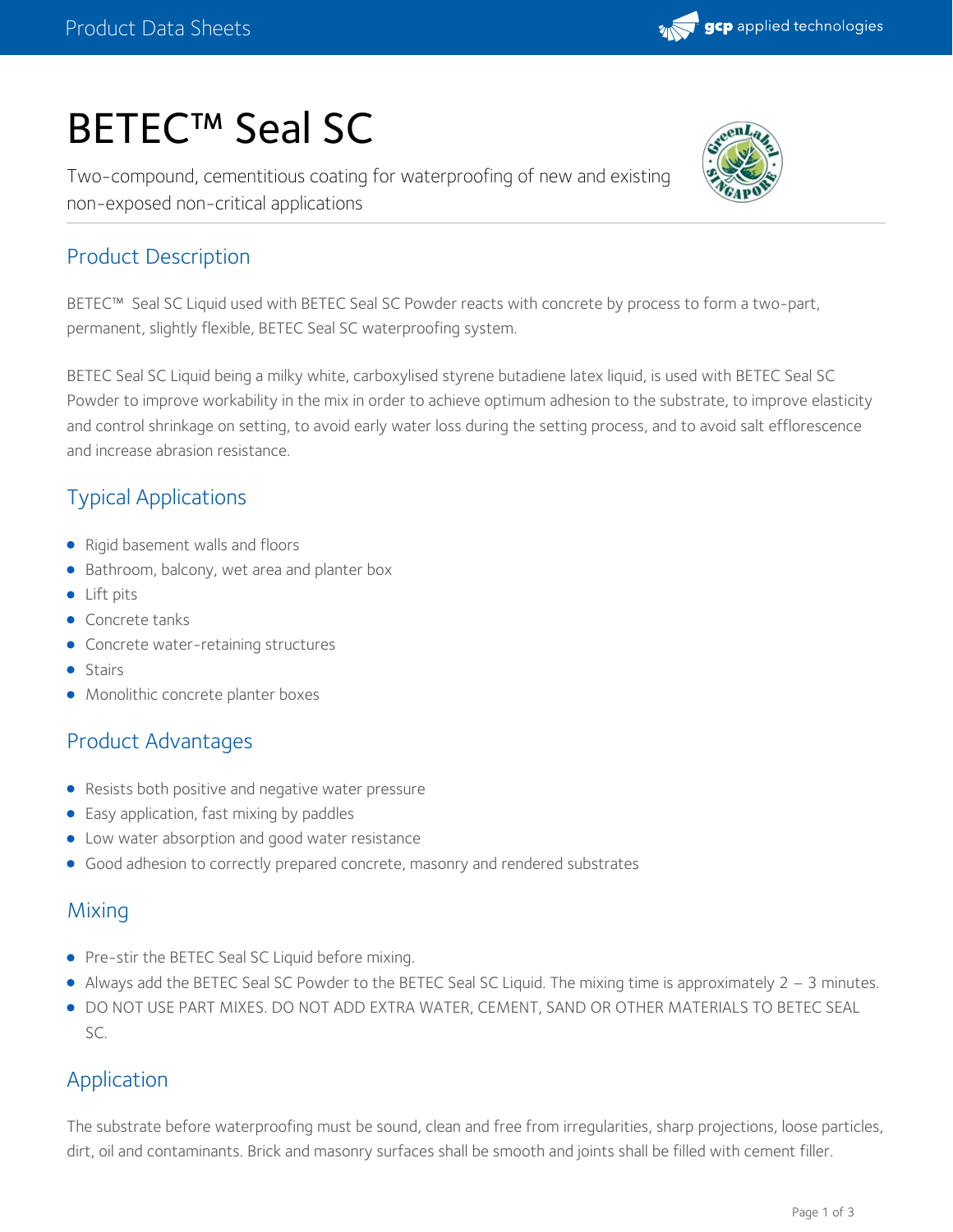

BETEC Seal SC is applied in two coats using brush or trowel. Apply the first layer only horizontally, and then apply the second layer only vertically. Alternate the direction for subsequent coats.

Leave each coat to Leave each coat to become tack-free (2 to 6 hours depending on climatic conditions), then apply subsequent coats at the same thickness / consumption rate as the first. Avoid damaging the first coat during application of the second coat.

Clean all brushes, rollers, trays, mixing containers and surrounding areas with clean water before the product sets.

# Physical Properties

| <b>PROPERTY</b>               | <b>TYPICAL VALUES</b> | <b>TEST STANDARD</b> |
|-------------------------------|-----------------------|----------------------|
| Compressive Strength (3 days) | >7N/mm <sup>2</sup>   | ASTM C109            |
| Tensile Strength              | >1.2N/mm <sup>2</sup> | ASTM C307            |
| Adhesion Strength             | >1.2N/mm <sup>2</sup> | <b>ASTM D4541</b>    |

# Coat Thickness and Consumption

| NUMBER OF COATS                                                                      | <b>CONSUMPTION PER COAT</b> | TOTAL CONSUMPTION PER M <sup>2</sup> |  |  |
|--------------------------------------------------------------------------------------|-----------------------------|--------------------------------------|--|--|
|                                                                                      | 1 ka                        | 2 <sub>ka</sub>                      |  |  |
| Above consumption figures assume a smooth surface and evaludes allowance for wastage |                             |                                      |  |  |

Above consumption figures assume a smooth surface and excludes allowance for wastage.

# Supply

| <b>PRODUCT</b>           | <b>PACK SIZE</b> | <b>SHELF LIFE</b>                              |
|--------------------------|------------------|------------------------------------------------|
| BETEC Seal SC Powder     | 30kg bag         | 12 months<br>storage under dry, cool condition |
| <b>BETEC Seal Liquid</b> | 10kg pail        | 12 months<br>storage under dry, cool condition |

# Health & Safety

Safety and Handling: Read and understand the product label and Safety Data Sheet (SDS) for each system component. All users should acquaint themselves with this information prior to working with the products and follow the precautionary statements. SDSs can be obtained by contacting your local GCP representative or office.

## Technical Services

For assistance with working drawings for projects and additional technical advice, please contact your local GCP representative.